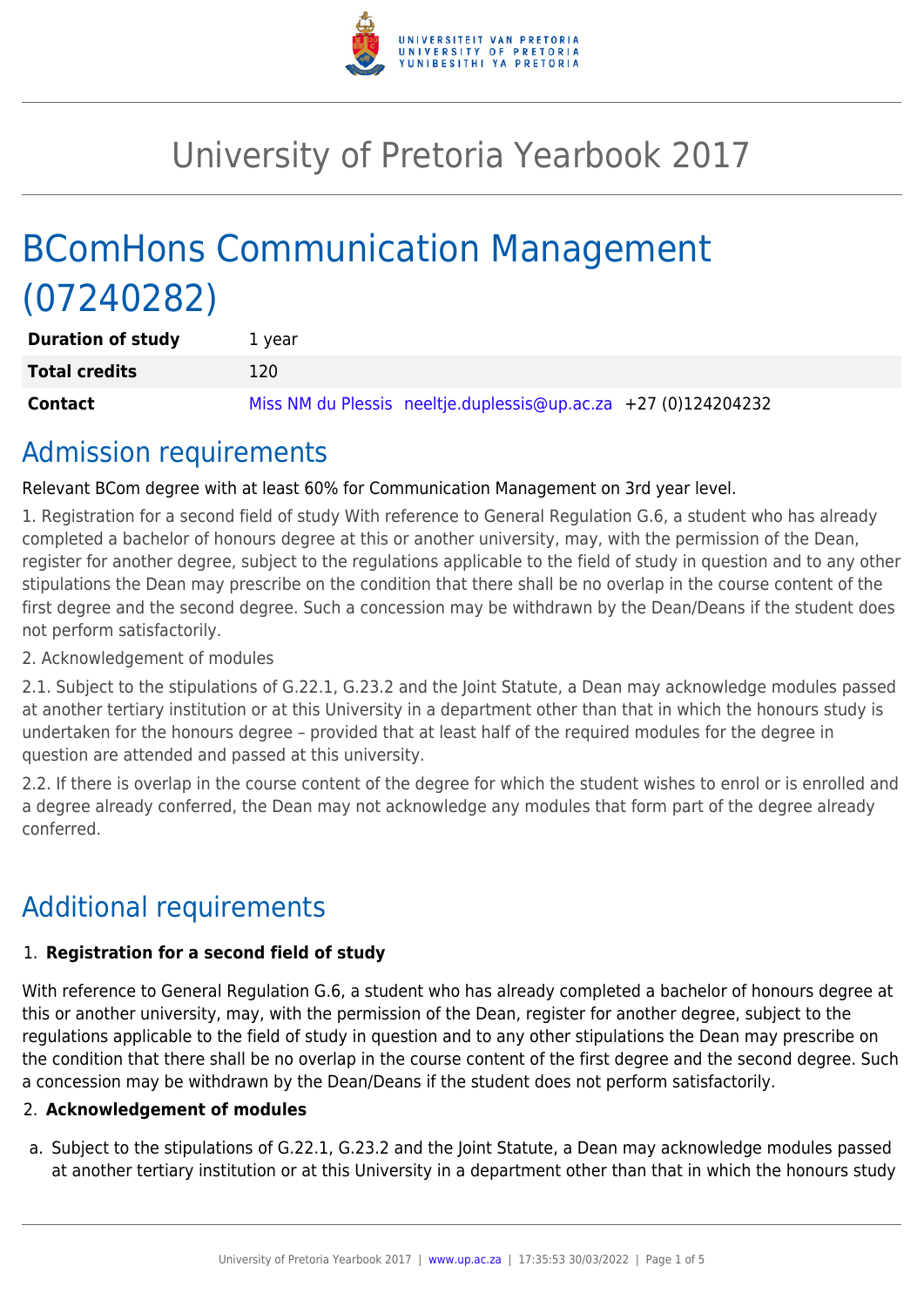

is undertaken for the honours degree – provided that at least half of the required modules for the degree in question are attended and passed at this university.

b. If there is overlap in the course content of the degree for which the student wishes to enrol or is enrolled and a degree already conferred, the Dean may not acknowledge any modules that form part of the degree already conferred.

## Other programme-specific information

- SKO 780 is for students in relevant programmes.
- KOB 795, 790, 780 and OWK 780 are only for BComHons (Communication) students.

# Examinations and pass requirements

In calculating marks, General Regulation G12.2 applies.

Subject to the provisions of General Regulation G.26, a head of a department determines, in consultation with the Dean

- when the honours examinations in his/her department will take place, provided that:
- i. honours examinations which do not take place before the end of the academic year, must take place no later than 18 January of the following year, and all examination results must be submitted to the Student Administration by 25 January; and
- ii. honours examinations which do not take place before the end of the first semester, may take place no later than 15 July, and all examination results must be submitted to the Student Administration on or before 18 July.
- whether a candidate will be admitted to a supplementary examination, provided that a supplementary examination is granted, only once in a maximum of two prescribed semester modules or once in one year module;
- supplementary examinations (if granted) cover the same subject matter as was the case for the examinations;
- NB: For the purpose of this provision, the phrase "not sit for an examination more than twice in the same subject" as it appears in General Regulation G.18.2, implies that a candidate may not be admitted to an examination in a module, including a supplementary examination, more than three times.
- the manner in which research reports are prepared and examined in his department.

**NB**: Full details are published in each department's postgraduate information brochure, which is available from the head of department concerned. The minimum pass mark for a research report is 50%. The provisions regarding pass requirements for dissertations contained in General Regulation G.12.2 apply mutatis mutandis to research reports.

Subject to the provisions of General Regulation G.12.2.1.3, the subminimum required in subdivisions of modules is published in the study guides, which is available from the head of department concerned.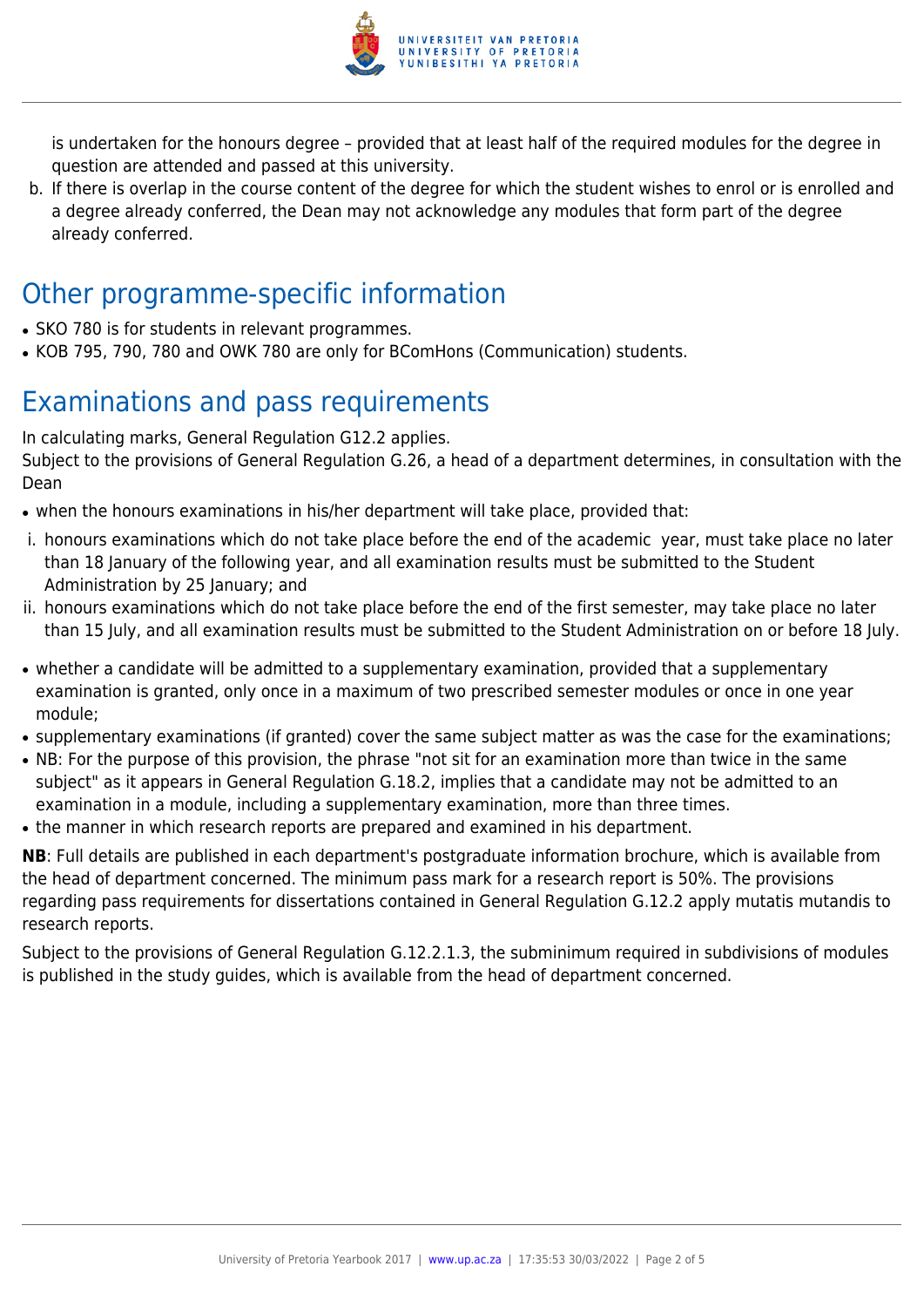

## Curriculum: Final year

**Minimum credits: 120**

### **Core modules**

#### **Research report: Communication management 795 (KOB 795)**

| <b>Module credits</b>         | 30.00                                      |
|-------------------------------|--------------------------------------------|
| <b>Prerequisites</b>          | <b>KOB 790</b>                             |
| <b>Language of tuition</b>    | Separate classes for Afrikaans and English |
| <b>Academic organisation</b>  | Div Communication Management               |
| <b>Period of presentation</b> | Year                                       |

#### **Corporate communication 780 (KPK 780)**

| <b>Module credits</b>         | 25.00                                      |
|-------------------------------|--------------------------------------------|
| <b>Prerequisites</b>          | Only for BComHons: Communication students  |
| <b>Contact time</b>           | 1 lecture per week                         |
| Language of tuition           | Separate classes for Afrikaans and English |
| <b>Academic organisation</b>  | Div Communication Management               |
| <b>Period of presentation</b> | Semester 1                                 |

#### **Module content**

This module is positioned as an entry-level postgraduate module and not as an advanced level or practical application of undergraduate theory. The module content is more abstract than many other subjects, since KPK 780 provides the foundation for Strategic communication management (SKO 780), Development communication (OWK 780) and International communication (INK 780). This module provides a sound theoretical/philosophical foundation for understanding current and emerging trends in the theory and practice of corporate communication management. Specific emphasis is placed on the difference between modern and postmodern approaches to this field of study, contrasts between European, American, Asian and African theory and practice, and the influence of seminal research projects like the "EBOK" and "Excellence" studies on practice. The role of professional and subject-related associations within this globalised field of study is also explored. The purpose of this module is to empower students to critically evaluate current and emerging theories/views through regular class debates and other forms of critical thinking. This module also provides a broad theoretical foundation in preparation for future master's degree studies. This includes emphasising the nature of theory and the components of a meta-theoretical framework for a specific research question.

#### **Development communication 780 (OWK 780)**

| <b>Module credits</b> | 20.00                                     |
|-----------------------|-------------------------------------------|
| <b>Prerequisites</b>  | Only for BComHons: Communication students |
| <b>Contact time</b>   | 1 lecture per week                        |
| Language of tuition   | Module is presented in English            |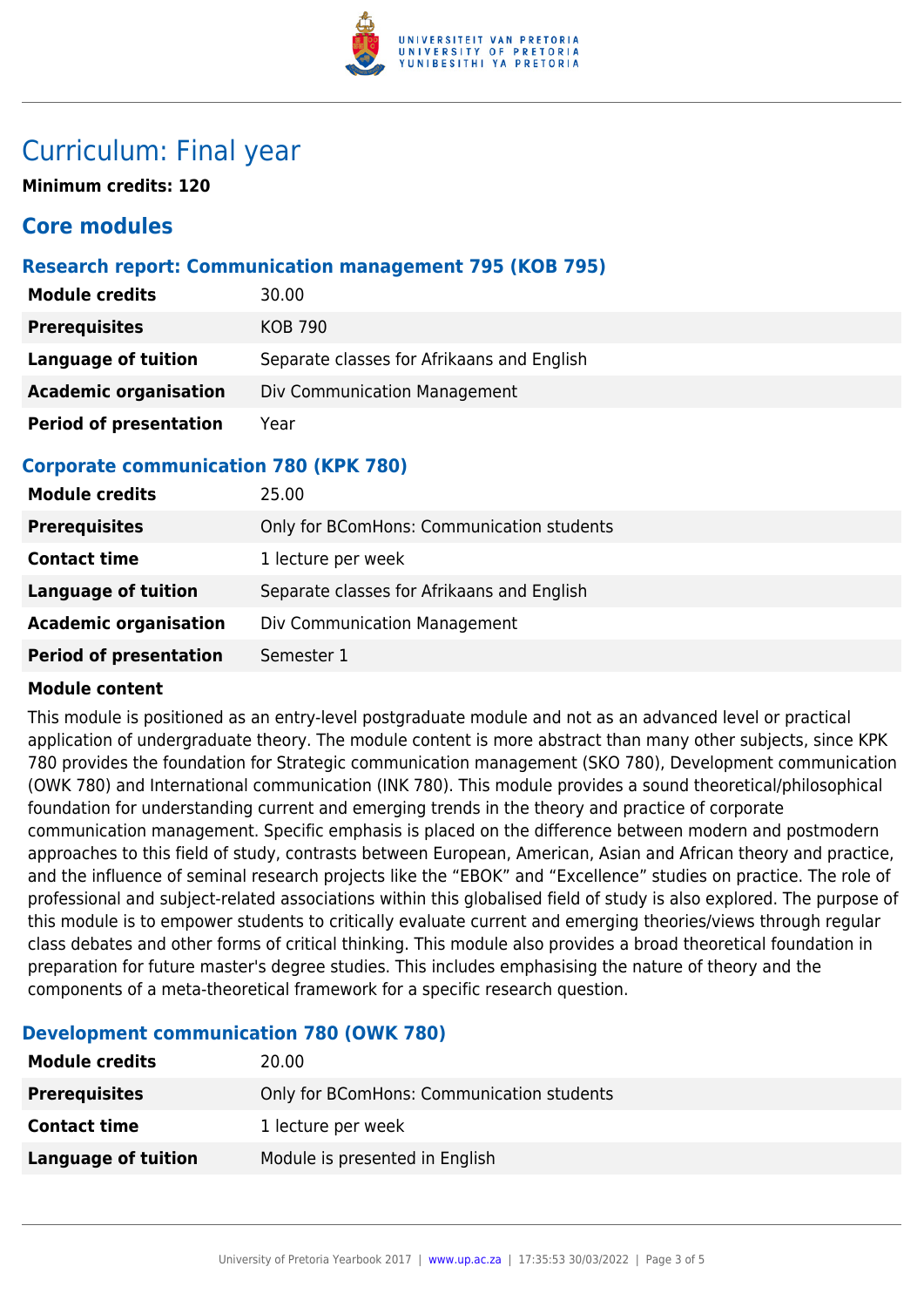

**Academic organisation** Div Communication Management

### **Period of presentation** Semester 2

### **Module content**

In terms of the primary learning outcomes of the module the student will be able to:

• disseminate information from relevant theories, models and paradigms of CSR and Development Communication;

• apply scientific reasoning to critically evaluate existing corporate social responsibility and development communication case studies and lessons learnt from them;

- understand the importance of the strategic management of corporate social responsibility;
- work effectively with others as a member of a group;
- work effectively as an individual during self-study;
- stimulate cross-functional communication and management abilities;
- demonstrate and understand that the world is a set of related systems and that problem-solving does not exist in isolation;
- understand the importance of sustainable development for companies; and
- evaluate an actual South African case study around a particular social responsibility/development project.

### **Strategic communication management 780 (SKO 780)**

| <b>Module credits</b>         | 25.00                                                |
|-------------------------------|------------------------------------------------------|
| <b>Contact time</b>           | 1 other contact session per week, 1 lecture per week |
| Language of tuition           | Module is presented in English                       |
| <b>Academic organisation</b>  | Div Communication Management                         |
| <b>Period of presentation</b> | Semester 1                                           |